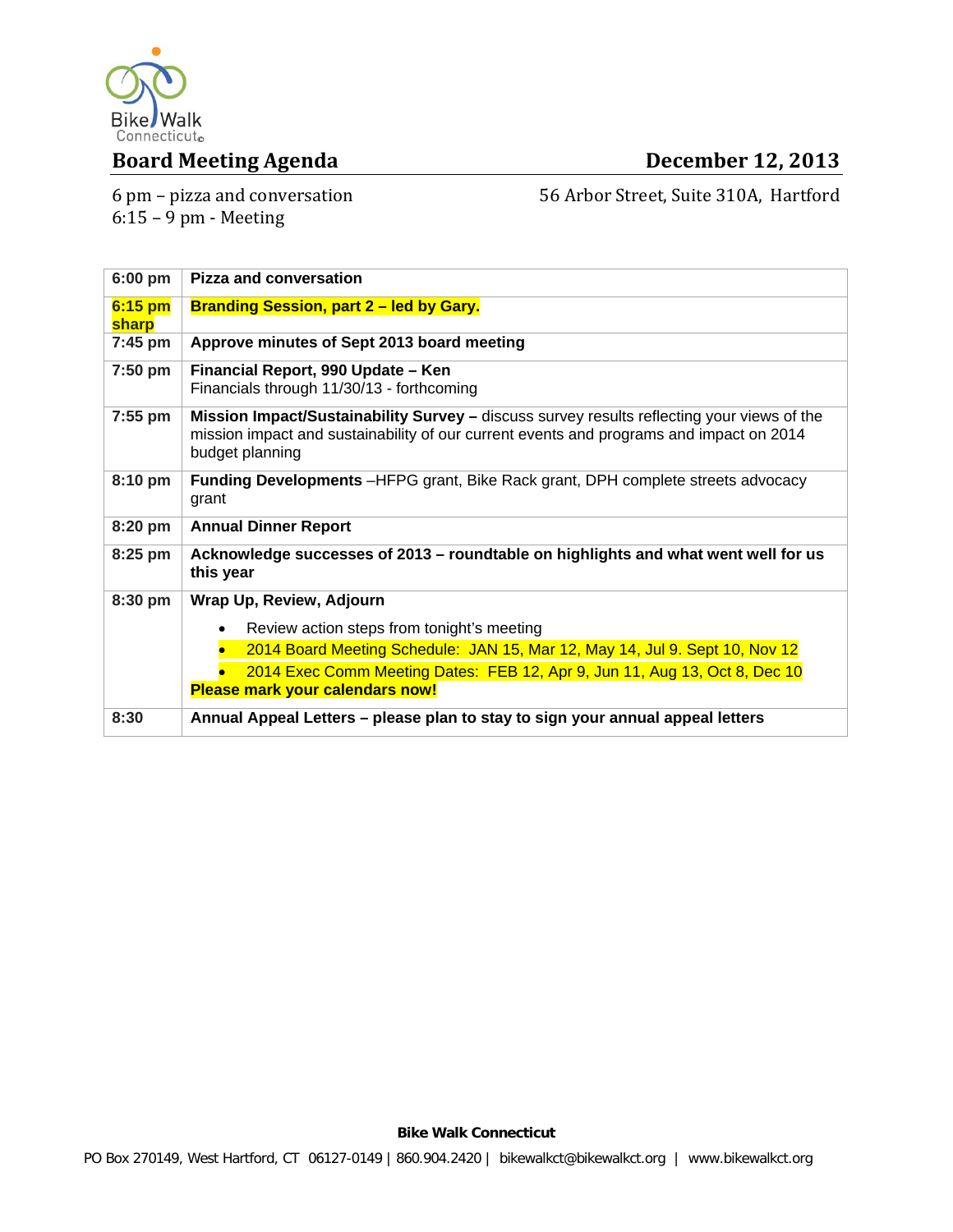## **Bike Walk Connecticut Meeting of the Board of Directors** Wednesday, September 11, 2013 6:30-8:30 pm **Bike Walk Connecticut HO** 56 Arbor Street, Suite 310A, Hartford, CT 06105

Attendees: Mary Ellen Thibodeau, Chris Brown, Sandy Fry, Kelly Kennedy, Tom O'Brien, Luis Rivera, Emily Wolfe, Laura Baum, Gary Griffin, Chris Skelly, Ray Willis, Kelly Rago

- 1) Meeting called to order at 6:40 by President Mary Ellen Thibodeau.
- 2) Minutes of the July 10, 2013 Board meeting were accepted as read.

Sandy Fry moved to accept the minutes. Chris Brown seconded, motion passed.

3) Financial Report: In Ken's absence, Kelly Kennedy reviewed the Profit and Loss Report for the period of July 1 through August 31. No surprises -- Corporate contributions fells short because the expected \$15,000 contribution from CSG was not received.

Business Planning Grant needs to be spent this year; Kelly will confirm that our plans are consistent with the Hartford Foundation's purposes.

4) Committee Updates

Discussion was in context of the following strategic goals; progress planned for next two months; are there any major issues that the Board needs to address; are we adequately addressing the walk component; are the committees advancing core element of mission.

Priority is for committees to concentrate on how to make sure the organization and programs are sustainable.

Business Membership and Sponsorship Opportunities Proposal – Laura reported that the committee needs to iron out some pricing issues. Committee and staff intend to do appeal in October/November. Suggestion was made to develop a program to have Bike Walk days where percentage of proceeds are donated to Bike Walk Connecticut.

### **Advocacy** – Tom

Committee is planning to develop stronger relationships with legislators who have an interest in our issues, e.g., Sue Merrow and Tom Kehoe.

### **Communications - Gary, Kelly**

The branding workshop for the Board will be on October 28th. The Committee is developing a questionnaire for the Board and for members, and compare the answers. Members were asked to send samples of other organizations' communications.

### **Outreach - MaryEllen, Sandy**

Sandy reported – much time is spent fielding requests for tabling at other organizations' events and for requests for speakers. In the next few weeks events are taking place in Simsbury, New Haven and Norwalk.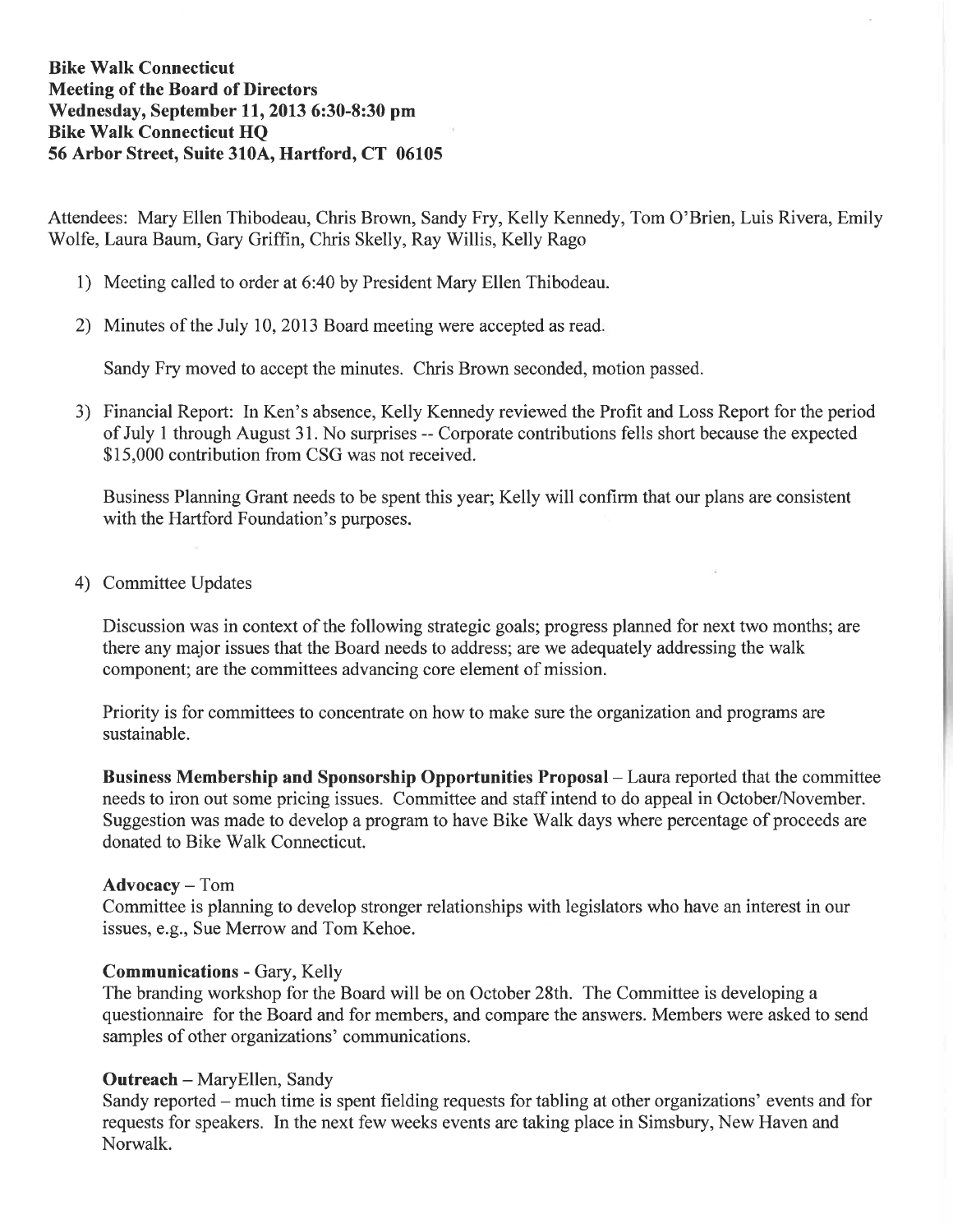**Minutes** Page 2

### **Discover Hartford - Kelly**

The tour is ten days away, September 21<sup>st</sup>. Tara created a sponsorship package and is working on publicity. Board members need to be involved in recruiting, publicizing and finding sponsors through personal contacts and social media. There was discussion of potential sponsors and.

**Annual Dinner and Silent Auction** -Emily reported on progress. The event is November  $12<sup>th</sup>$ . The Board is being asked to sell tables; secure auction items and sell ads in program book.

### **Bike Walk Summit - Ray**

The Summit is Friday October 4 and Board members are encouraged to attend. Ray will be presenting.

### Bike Ed-

Still no committee; there was discussion of the need for a coordinator to make this program work.

Meeting was adjourned at 8:30.

Respectfully submitted,

Emily Wolfe, Secretary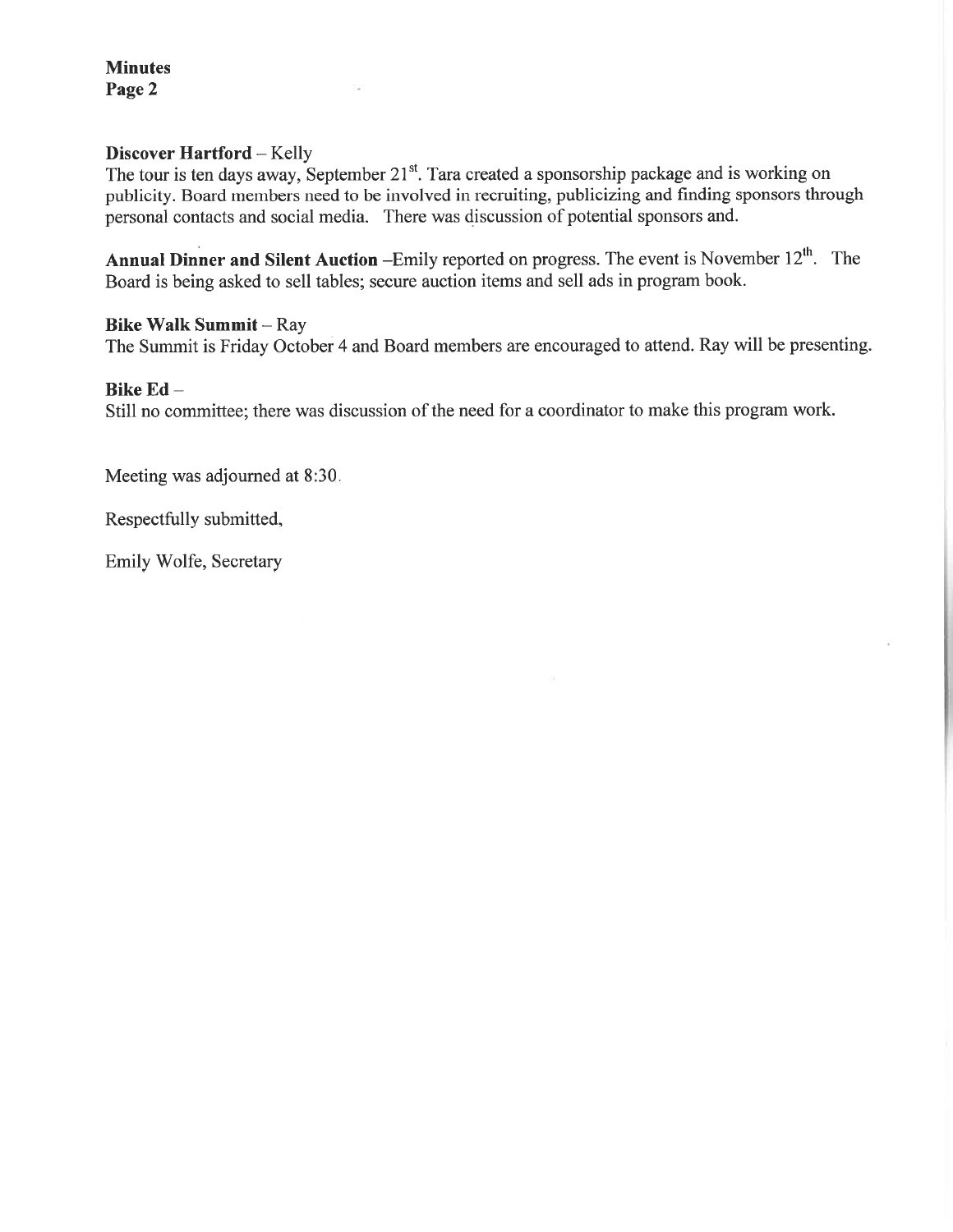# **Annual Dinner & Silent Auction 2013**

|                                                   | Revenue | <b>Expense</b> | <b>Net</b>       |
|---------------------------------------------------|---------|----------------|------------------|
| <b>TOTALS</b>                                     | 18190   |                | 7408.01 10781.99 |
| <b>Silent Auction Proceeds</b>                    |         |                | 8420             |
| Silent Auction proceeds (Square) - credit card    | 7385    |                |                  |
| Silent Auction proceeds (Square) - cash           | 480     |                |                  |
| Silent Auction proceeds (Square) - other          | 555     |                |                  |
| <b>Silent Auction Expenses</b>                    |         |                | 417              |
| Square processing fees (2.75% per swiped transax) |         | 203.13         |                  |
| Supplies - Chris Skelly                           |         | 195.27         |                  |
| Supplies - Anne Flood                             |         | 18.6           |                  |
| <b>Annual Dinner proceeds</b>                     |         |                | 9325             |
| Dinner proceeds - member price                    | 2090    |                |                  |
| Dinner proceeds - nonmember price                 | 865     |                |                  |
| Dinner proceeds - tables of 10                    | 6450    |                |                  |
| <b>Annual Dinner expenses -ESTIMATED</b>          |         |                | 6991.01          |
| CCSU Room charge                                  |         | 180            |                  |
| CCSU reception - 247 @2.50pp                      |         | 617.5          |                  |
| CCSU dinners - 247 @23.50pp                       |         | 5804.5         |                  |
| <b>CCSU AV tech</b>                               |         | 54             |                  |
| Supplies - printing at Kinkos                     |         | 125            |                  |
| Supplies - markers etc at CVS                     |         | 25             |                  |
| Paypal fees (2.2% +.30/transax)                   |         | 185.01         |                  |
| <b>Memberships with Tkt Purchases</b>             |         |                | 365              |
| Mship - family                                    | 120     |                |                  |
| Mships - Indiv                                    | 245     |                |                  |
|                                                   |         |                |                  |

Total seats purchased: 247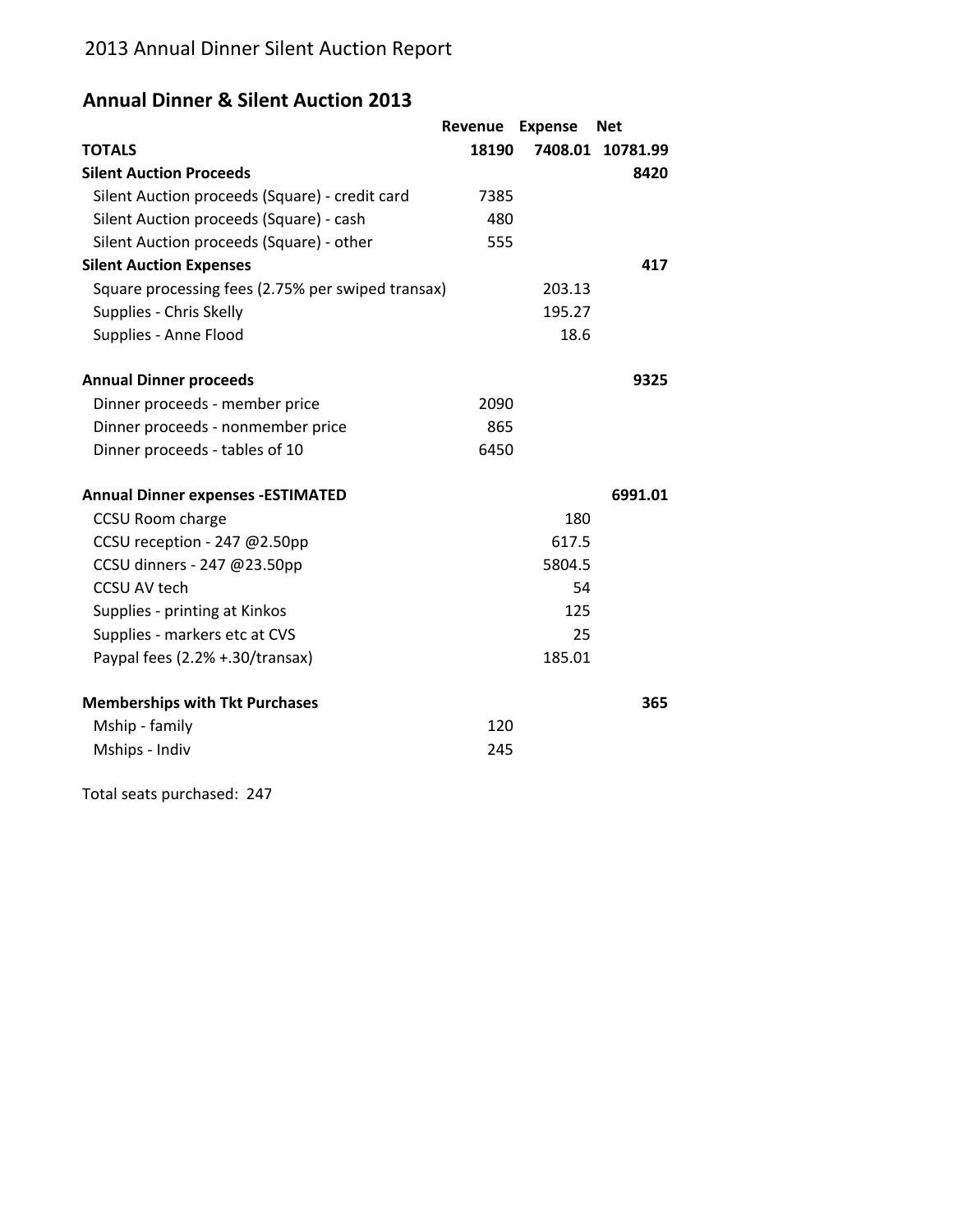# **Bike Walk Connecticut Membership Report as of 12/9/13**

Currently filtered for members who are current as of 12/1/13

| <b>Count of Membership Level</b>    |       |
|-------------------------------------|-------|
| <b>Membership Level</b>             | Total |
| <b>Business Member - Bronze</b>     | 1     |
| <b>Family/Household</b>             | 54    |
| <b>Family/Household - Recurring</b> |       |
| <b>Individual</b>                   | 189   |
| <b>Individual - Recurring</b>       | 17    |
| Lifetime                            | 2     |
| <b>Student</b>                      | 2     |
| <b>Supporting</b>                   | 14    |
| <b>Supporting - Recurring</b>       | 10    |
| <b>Sustaining</b>                   | З     |
| <b>Grand Total</b>                  | 299   |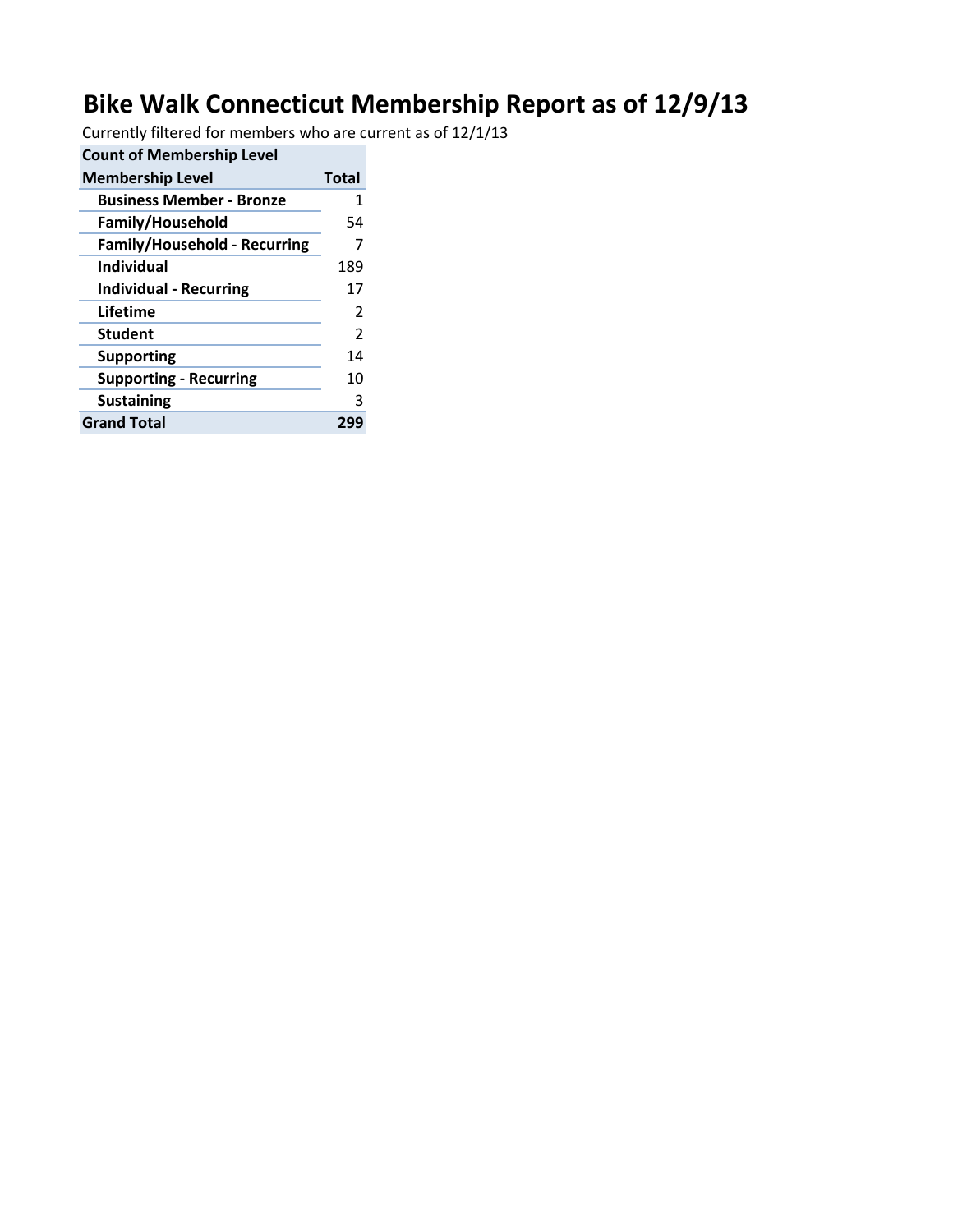#### **2013 ‐ Revenue, Expenses, Staff Time Summaries**

| Source                                                        | Net         | Revenue Expense     |           |    |       | <b>Staff Cost KK HRS</b> |
|---------------------------------------------------------------|-------------|---------------------|-----------|----|-------|--------------------------|
| Advocacy *                                                    | \$ (4, 185) |                     | \$<br>175 | Ś. | 4.010 | 162                      |
| <b>Annual Dinner &amp; Silent Auction</b>                     | \$8.477     | \$17,745            | \$7,486   | Ŝ. | 1.782 | 72                       |
| <b>Bike Education</b>                                         | 52.513      | \$5,989             | \$3,055   | Ŝ. | 421   | 17                       |
| Bike to Work                                                  |             | \$ (1,401) \$ 2,575 | \$1,377   | Ŝ. | 2.599 | 105                      |
| Discover Hartford**                                           | \$13,613    | \$29,485            | \$8,471   | S. | 7,401 | 255                      |
| Summit 2013                                                   | $5 \t1,942$ | \$4,744             | \$1,614   | Ś. | 1,188 | 48                       |
| Membership dues                                               | \$5.968     | \$9.111             |           | Ś  | 3.143 | 127                      |
| Individual Contributions                                      | \$3.088     | \$4,078             |           | \$ | 990   | 40                       |
| <b>Corporate Contributions</b>                                | \$20.292    | \$21.282            |           |    | 990   | 40                       |
| Other Income (HFPG grant)                                     | \$4,951     | \$5.000             |           |    | 50    | 2                        |
| <b>Operations</b>                                             |             |                     |           |    |       |                          |
| Operations, including rent, utilities, supplies & payroll *** |             |                     | \$72.284  |    |       | 956                      |

\* DPH complete streets grant for \$13,883 would go under "advocacy" when received.

\*\* Does not reflect late arriving and disputed bill of \$2500 for police participation.

\*\*\*KK time for operations includes mgmt, admin, communications, outreach & membership tasks, meetings= 956 hrs.